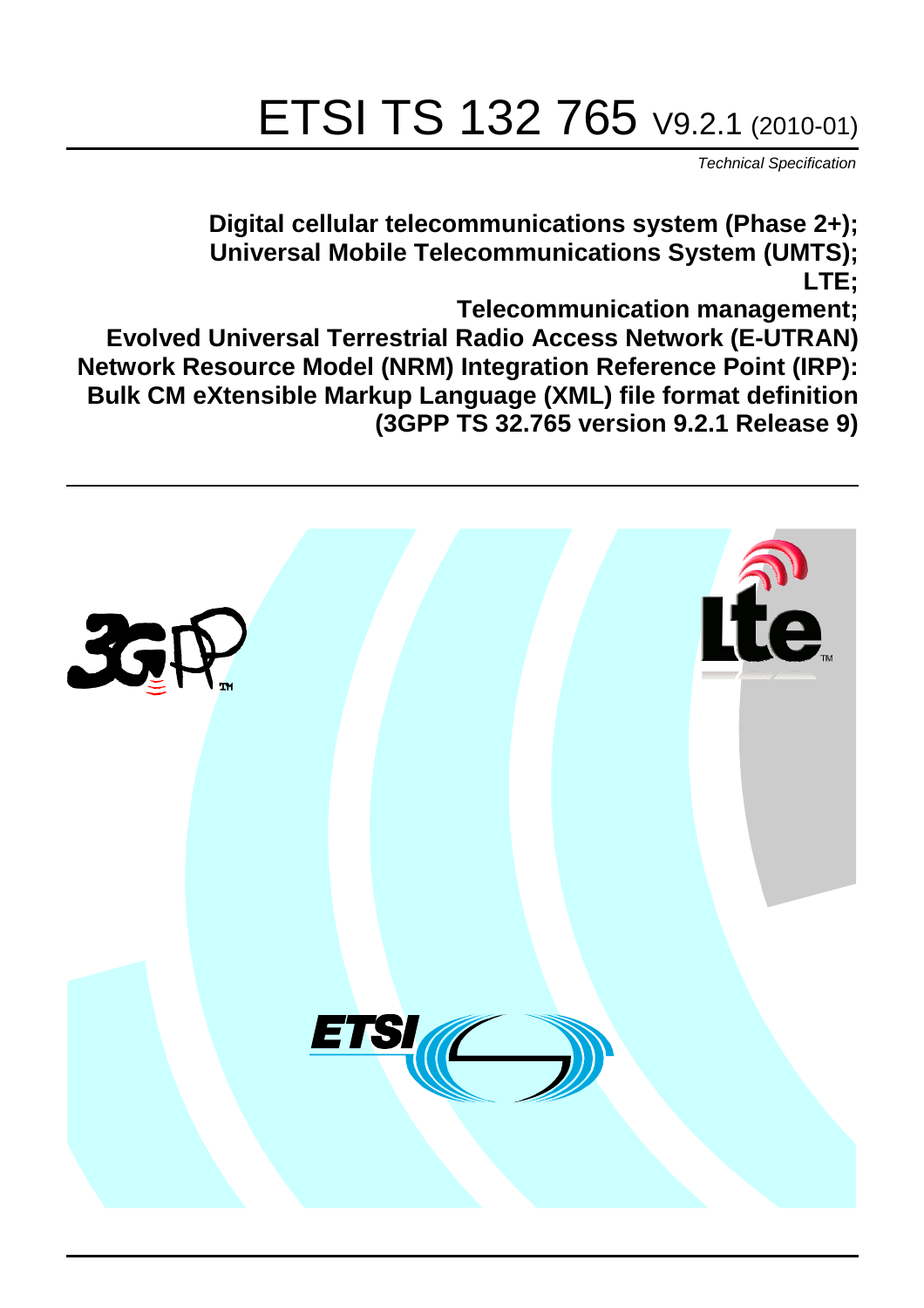Reference RTS/TSGS-0532765v921

Keywords

GSM, LTE, UMTS

#### *ETSI*

#### 650 Route des Lucioles F-06921 Sophia Antipolis Cedex - FRANCE

Tel.: +33 4 92 94 42 00 Fax: +33 4 93 65 47 16

Siret N° 348 623 562 00017 - NAF 742 C Association à but non lucratif enregistrée à la Sous-Préfecture de Grasse (06) N° 7803/88

#### *Important notice*

Individual copies of the present document can be downloaded from: [http://www.etsi.org](http://www.etsi.org/)

The present document may be made available in more than one electronic version or in print. In any case of existing or perceived difference in contents between such versions, the reference version is the Portable Document Format (PDF). In case of dispute, the reference shall be the printing on ETSI printers of the PDF version kept on a specific network drive within ETSI Secretariat.

Users of the present document should be aware that the document may be subject to revision or change of status. Information on the current status of this and other ETSI documents is available at <http://portal.etsi.org/tb/status/status.asp>

If you find errors in the present document, please send your comment to one of the following services: [http://portal.etsi.org/chaircor/ETSI\\_support.asp](http://portal.etsi.org/chaircor/ETSI_support.asp)

#### *Copyright Notification*

No part may be reproduced except as authorized by written permission. The copyright and the foregoing restriction extend to reproduction in all media.

> © European Telecommunications Standards Institute 2010. All rights reserved.

**DECT**TM, **PLUGTESTS**TM, **UMTS**TM, **TIPHON**TM, the TIPHON logo and the ETSI logo are Trade Marks of ETSI registered for the benefit of its Members.

**3GPP**TM is a Trade Mark of ETSI registered for the benefit of its Members and of the 3GPP Organizational Partners. **LTE**™ is a Trade Mark of ETSI currently being registered

for the benefit of its Members and of the 3GPP Organizational Partners.

**GSM**® and the GSM logo are Trade Marks registered and owned by the GSM Association.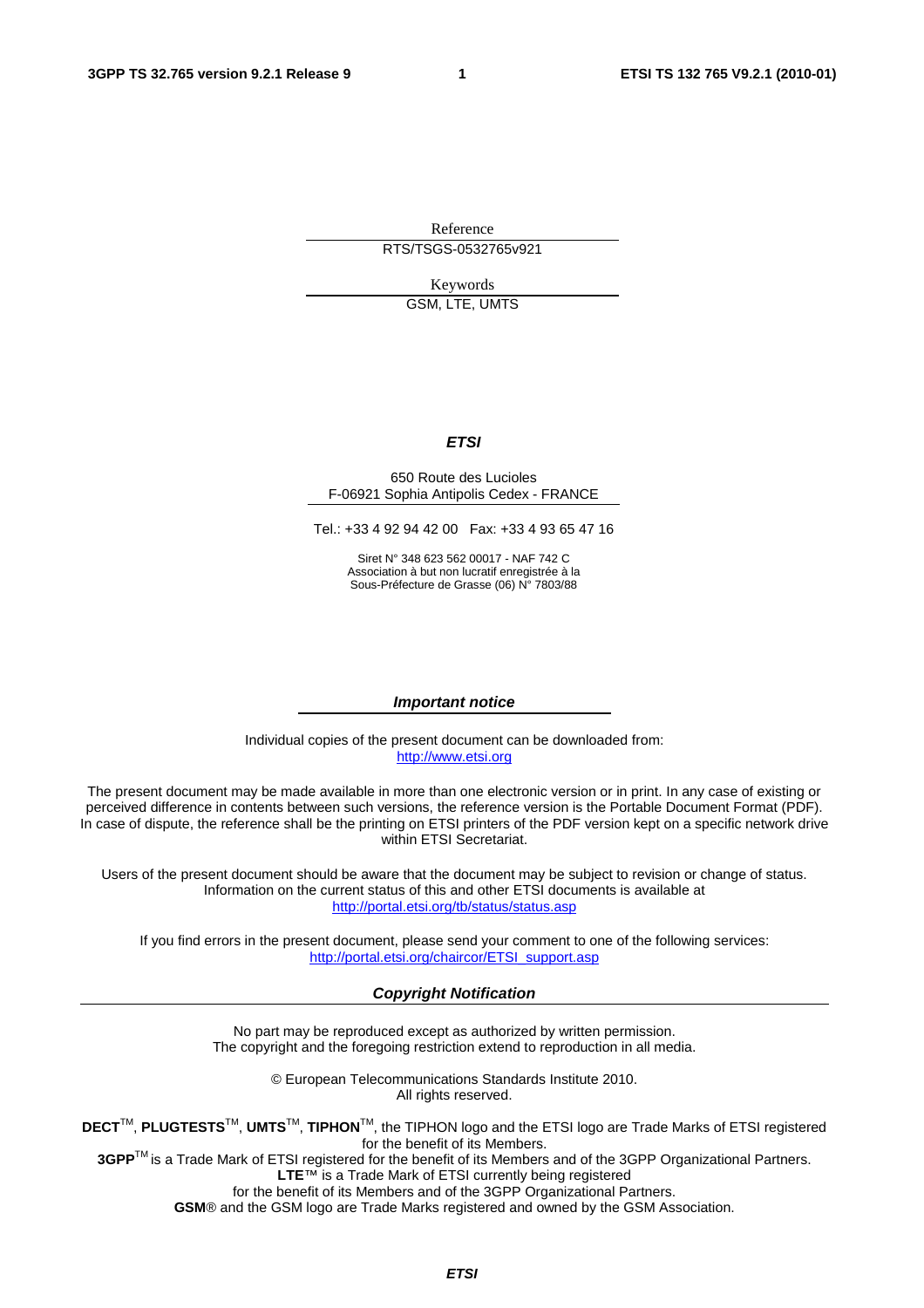## Intellectual Property Rights

IPRs essential or potentially essential to the present document may have been declared to ETSI. The information pertaining to these essential IPRs, if any, is publicly available for **ETSI members and non-members**, and can be found in ETSI SR 000 314: *"Intellectual Property Rights (IPRs); Essential, or potentially Essential, IPRs notified to ETSI in respect of ETSI standards"*, which is available from the ETSI Secretariat. Latest updates are available on the ETSI Web server [\(http://webapp.etsi.org/IPR/home.asp](http://webapp.etsi.org/IPR/home.asp)).

Pursuant to the ETSI IPR Policy, no investigation, including IPR searches, has been carried out by ETSI. No guarantee can be given as to the existence of other IPRs not referenced in ETSI SR 000 314 (or the updates on the ETSI Web server) which are, or may be, or may become, essential to the present document.

#### Foreword

This Technical Specification (TS) has been produced by ETSI 3rd Generation Partnership Project (3GPP).

The present document may refer to technical specifications or reports using their 3GPP identities, UMTS identities or GSM identities. These should be interpreted as being references to the corresponding ETSI deliverables.

The cross reference between GSM, UMTS, 3GPP and ETSI identities can be found under <http://webapp.etsi.org/key/queryform.asp>.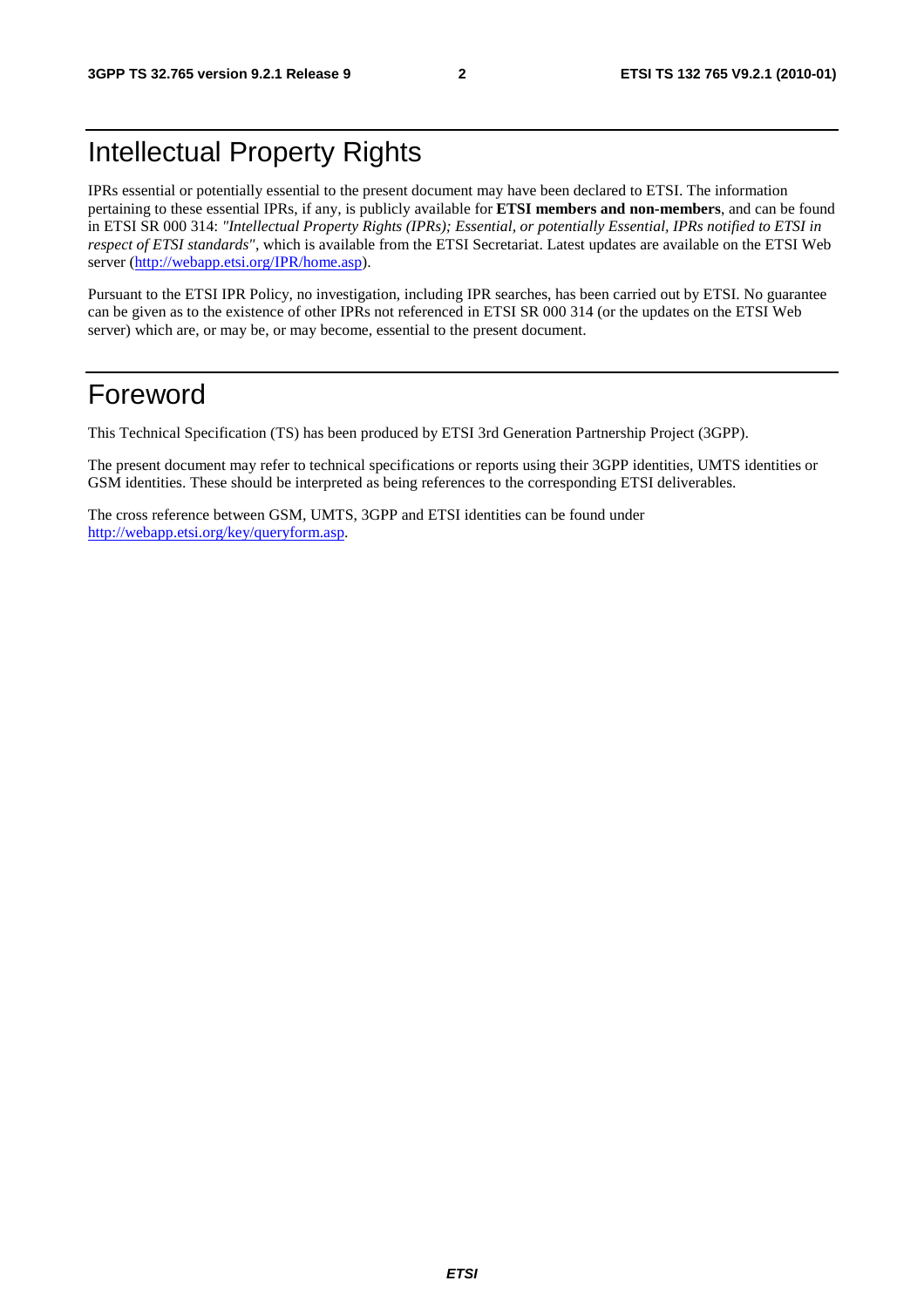$\mathbf{3}$ 

# Contents

| $\mathbf{1}$                  |  |  |  |  |
|-------------------------------|--|--|--|--|
| 2                             |  |  |  |  |
| 3<br>3.1<br>3.2<br>3.3        |  |  |  |  |
| $\overline{4}$                |  |  |  |  |
| 5<br>5.1<br>5.2               |  |  |  |  |
| <b>Annex A (normative):</b>   |  |  |  |  |
| <b>Annex B</b> (informative): |  |  |  |  |
| <b>Annex C</b> (informative): |  |  |  |  |
|                               |  |  |  |  |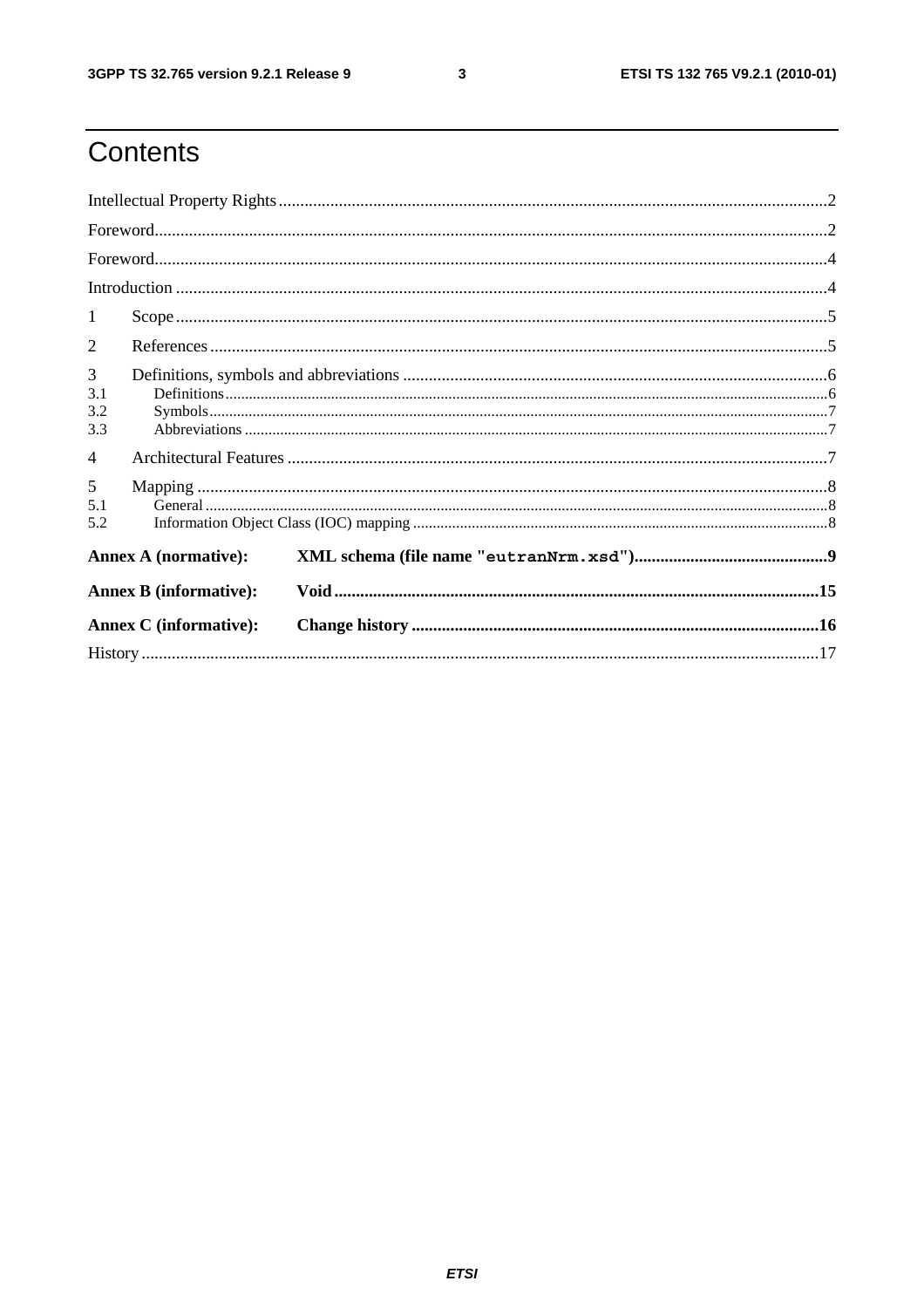#### Foreword

This Technical Specification has been produced by the 3<sup>rd</sup> Generation Partnership Project (3GPP).

The contents of the present document are subject to continuing work within the TSG and may change following formal TSG approval. Should the TSG modify the contents of the present document, it will be re-released by the TSG with an identifying change of release date and an increase in version number as follows:

Version x.y.z

where:

- x the first digit:
	- 1 presented to TSG for information;
	- 2 presented to TSG for approval;
	- 3 or greater indicates TSG approved document under change control.
- y the second digit is incremented for all changes of substance, i.e. technical enhancements, corrections, updates, etc.
- z the third digit is incremented when editorial only changes have been incorporated in the document.

### Introduction

The present document is part of a TS-family covering the 3<sup>rd</sup> Generation Partnership Project; Technical Specification Group Services and System Aspects; Telecommunication management; as identified below:

- 32.761 E-UTRAN Network Resource Model (NRM) Integration Reference Point (IRP): Requirements 32.762 E-UTRAN Network Resource Model (NRM) Integration Reference Point (IRP): Information Service (IS) 32.763 E-UTRAN Network Resource Model (NRM) Integration Reference Point (IRP): Common Object Request Broker Architecture (CORBA) Solution Set (SS) **32.765 E-UTRAN Network Resource Model (NRM) Integration Reference Point (IRP): eXtensible**
- **Markup Language (XML) definitions**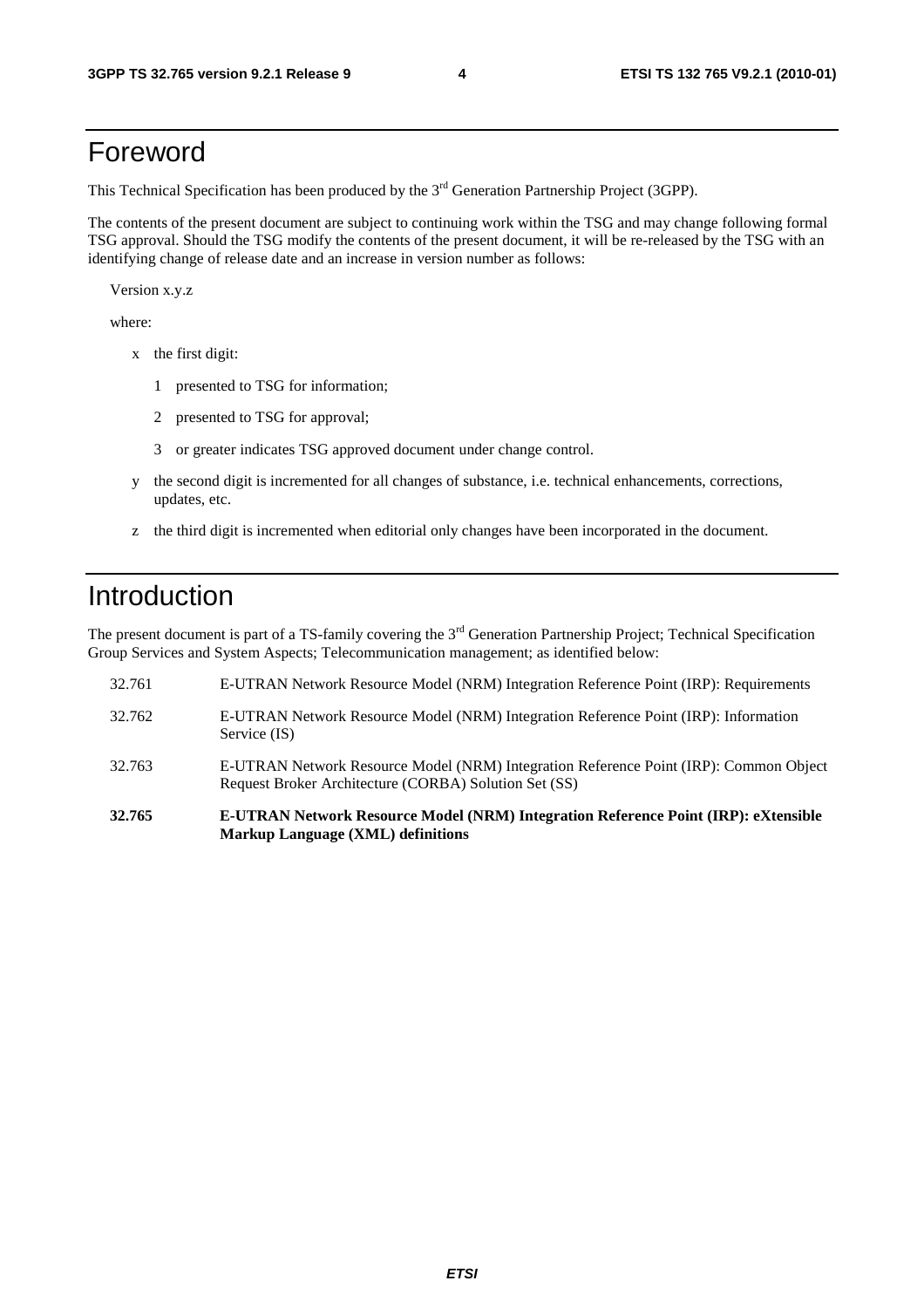#### 1 Scope

The present document provides the XML definitions for the E-UTRAN Network Resource Model IRP IS [2] V9.0.X.

An application of these XML definitions is to build a configuration file for transfer with the Bulk CM IRP using either CORBA Solution Set of 3GPP TS 32.613 [3] or the SOAP Solution Set of 3GPP TS 32.617 [5]. For this application, the basic part of the XML file format definition is provided by 3GPP TS 32.615 [4].

Other applications of these XML definitions are the SOAP solution sets of other IRPs that perform operations on managed objects, for example the Basic CM IRP SOAP SS of 3GPP TS 32.607 [6].This specification is related to 3GPP TS 32.762 V9.2.X.

#### 2 References

The following documents contain provisions which, through reference in this text, constitute provisions of the present document.

- References are either specific (identified by date of publication, edition number, version number, etc.) or non-specific.
- For a specific reference, subsequent revisions do not apply.
- For a non-specific reference, the latest version applies. In the case of a reference to a 3GPP document (including a GSM document), a non-specific reference implicitly refers to the latest version of that document *in the same Release as the present document*.
- [1] 3GPP TS 21.905: "Vocabulary for 3GPP Specifications".
- [2] 3GPP TS 32.762: " Telecommunications management; Evolved Universal Terrestrial Radio Access Network (E-UTRAN) Network Resource Model (NRM) Integration Reference Point (IRP): Information Service (IS)".
- [3] 3GPP TS 32.613: "Telecommunication management; Configuration Management (CM); Bulk CM Integration Reference Point (IRP); Common Object Request Broker Architecture (CORBA) Solution Set (SS)".
- [4] 3GPP TS 32.615: "Telecommunication management; Configuration Management (CM); Bulk CM Integration Reference Point (IRP); eXtensible Markup Language (XML) file format definition".
- [5] 3GPP TS 32.617: "Telecommunication management; Configuration Management (CM); Bulk CM Integration Reference Point (IRP); SOAP Solution Set (SS)".
- [6] 3GPP TS 32.607: "Telecommunication management; Configuration Management (CM); Basic CM Integration Reference Point (IRP); SOAP Solution Set (SS)".
- [7] W3C REC-xml-20001006: "Extensible Markup Language (XML) 1.0 (Second Edition)".
- [8] W3C REC-xmlschema-0-20010502: "XML Schema Part 0: Primer".
- [9] W3C REC-xmlschema-1-20010502: "XML Schema Part 1: Structures".
- [10] W3C REC-xmlschema-2-20010502: "XML Schema Part 2:
- [11] W3C REC-xml-names-19990114: "Namespaces in XML".
- [12] 3GPP TS 32.300: "Telecommunication management; Configuration Management (CM); Name convention for Managed Objects".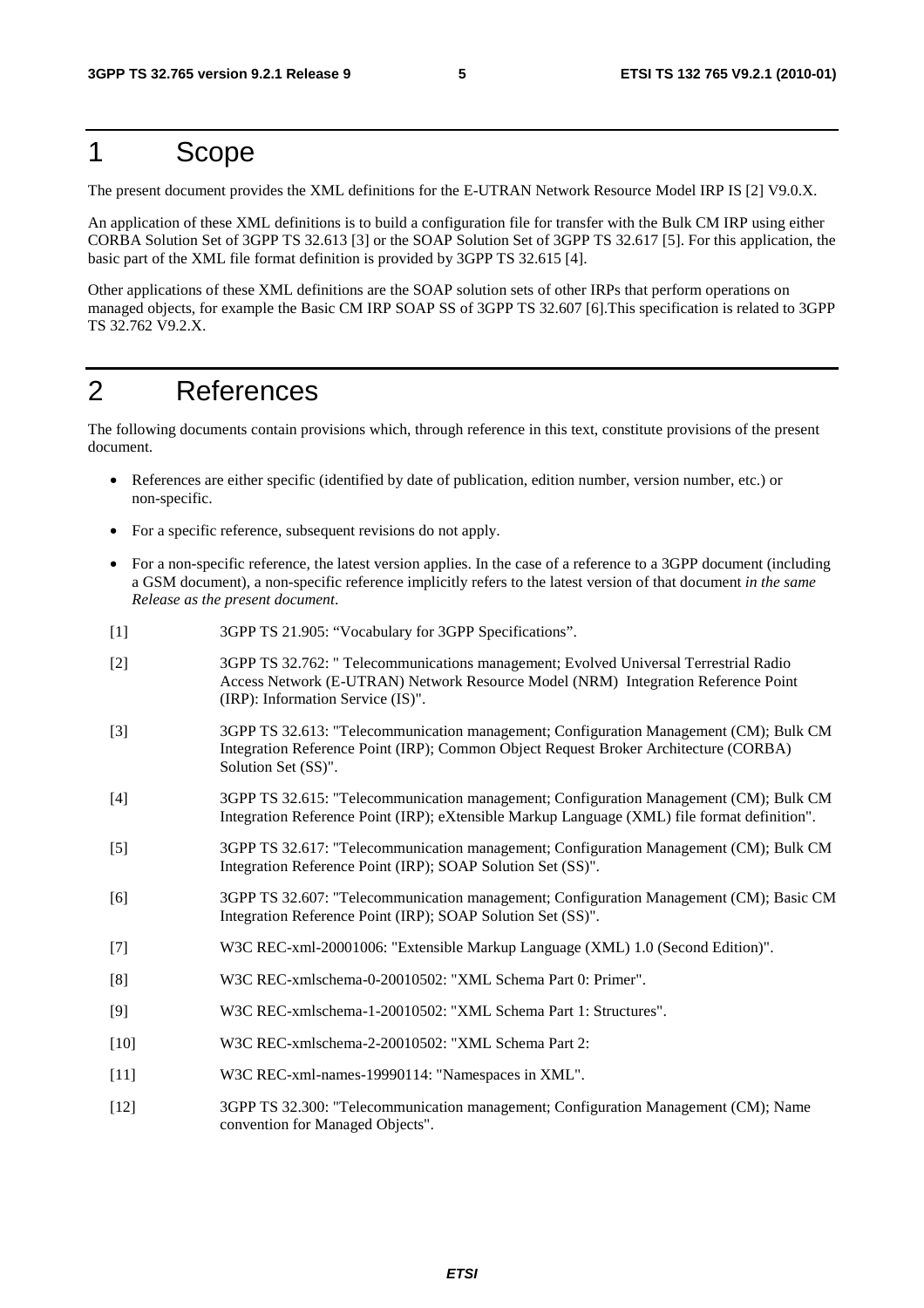### 3 Definitions, symbols and abbreviations

#### 3.1 Definitions

For the purposes of the present document, the terms and definitions given in TR 21.905 [1] and the following apply. A term defined in the present document takes precedence over the definition of the same term, if any, in TR 21.905 [1].

**XML file:** file containing an XML document

**XML document:** composed of the succession of an optional XML declaration followed by a root XML element

NOTE: See [7]; in the scope of the present document.

**XML declaration:** it specifies the version of XML being used

NOTE: See [7].

**XML element:** has a type, is identified by a name, may have a set of XML attribute specifications and is either composed of the succession of an XML start-tag followed by the XML content of the XML element followed by an XML end-tag, or composed simply of an XML empty-element tag; each XML element may contain other XML elements

NOTE: See [7].

**empty XML element:** having an empty XML content; an empty XML element still possibly has a set of XML attribute specifications; an empty XML element is either composed of the succession of an XML start-tag directly followed by an XML end-tag, or composed simply of an XML empty-element tag

NOTE: See [7].

**XML content (of an XML element):** empty if the XML element is simply composed of an XML empty-element tag; otherwise the part, possibly empty, of the XML element between its XML start-tag and its XML end-tag

**XML start-tag:** the beginning of a non-empty XML element is marked by an XML start-tag containing the name and the set of XML attribute specifications of the XML element

NOTE: See [7].

**XML end-tag:** the end of a non-empty XML element is marked by an XML end-tag containing the name of the XML element

NOTE: See [7].

**XML empty-element tag:** composed simply of an empty-element tag containing the name and the set of XML attribute specifications of the XML element

NOTE: See [7].

**XML attribute specification:** has a name and a value

NOTE: See [7].

**DTD:** defines structure and content constraints to be respected by an XML document to be valid with regard to this **DTD** 

NOTE: See [7].

**XML schema:** more powerful than a DTD, an XML schema defines structure and content constraints to be respected by an XML document to conform with this XML schema; through the use of XML namespaces several XML schemas can be used together by a single XML document; an XML schema is itself also an XML document that shall conform with the XML schema for XML schemas

NOTE: See [8], [9] and [10].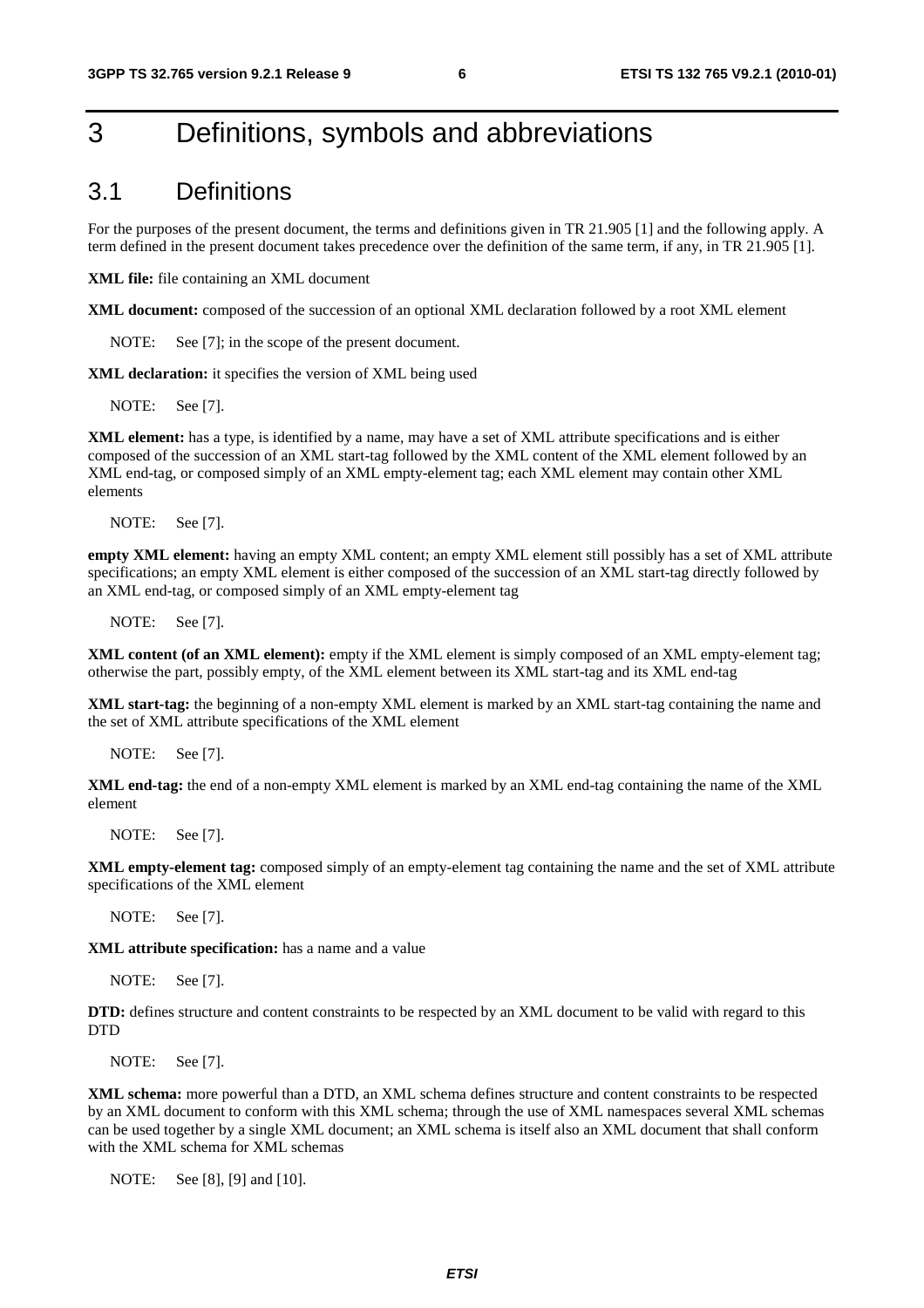**XML namespace:** enables qualifying element and attribute names used in XML documents by associating them with namespaces identified by different XML schemas

NOTE: See [11], in the scope of the present document.

**XML complex type:** defined in an XML schema; cannot be directly used in an XML document; can be the concrete type or the derivation base type for an XML element type or for another XML complex type; ultimately defines constraints for an XML element on its XML attribute specifications and/or its XML content

NOTE: See [8], [9] and [10].

**XML element type:** declared by an XML schema; can be directly used in an XML document; as the concrete type of an XML element, directly or indirectly defines constraints on its XML attribute specifications and/or its XML content; can also be the concrete type or the derivation base type for another XML element type

NOTE: See [8], [9] and [10].

#### 3.2 Symbols

-

#### 3.3 Abbreviations

For the purposes of the present document, the abbreviations given in TR 21.905 [1] and the following apply. An abbreviation defined in the present document takes precedence over the definition of the same abbreviation, if any, in TR 21.905 [1].

| <b>CM</b>    | <b>Configuration Management</b>            |
|--------------|--------------------------------------------|
| <b>EDGE</b>  | <b>Enhanced Data for GSM Evolution</b>     |
| <b>GERAN</b> | <b>GSM/EDGE Radio Access Network</b>       |
| <b>GSM</b>   | Global System for Mobile communication     |
| <b>IRP</b>   | <b>Integration Reference Point</b>         |
| <b>IS</b>    | <b>Information Service</b>                 |
| <b>NRM</b>   | <b>Network Resource Model</b>              |
| <b>UMTS</b>  | Universal Mobile Telecommunications System |
| <b>UTRAN</b> | Universal Terrestrial Radio Access Network |
| <b>XML</b>   | eXtensible Markup Language                 |
| <b>XSD</b>   | <b>XML</b> Schema Definition               |

### 4 Architectural Features

The overall architectural feature of E-UTRAN Network Resource Model IRP is specified in 3GPP TS 32.762 [2]. This clause specifies features that are specific to the XML definitions.

The XML definitions of this document specify the schema for a configuration content.

When using the XML definitions for a configuration file transfer with the Bulk CM IRP, using either CORBA Solution Set of 3GPP TS 32.613 [3] or SOAP Solution Set of 3GPP TS 32.617 [5], the basic part of the XML file format definition is provided by 3GPP TS 32.615 [4]. The XML definitions of this document provide the schema for the configuration content to be included in such a configuration file.

When using the XML definitions with a SOAP solution set of any interface IRP that perform operations on managed objects, for example the Basic CM IRP SOAP SS of 3GPP TS 32.607 [6], the XML definitions of this document provides the schema for the configuration content operated on by the interface IRP. Such configuration content can be name of managed object and, if applicable, IOC attributes.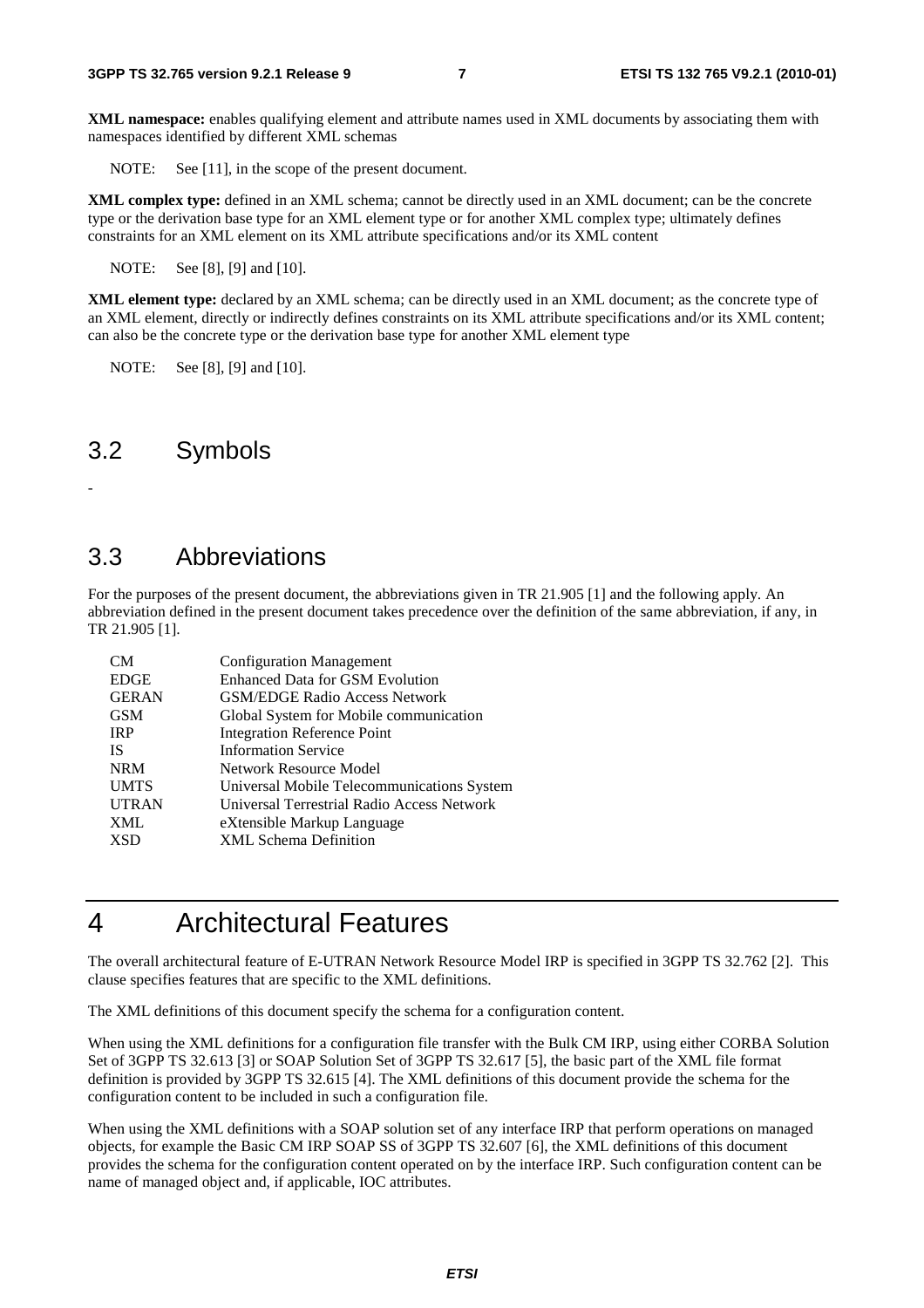# 5 Mapping

#### 5.1 General

An IOC maps to an XML element of the same name as the IOC's name in the IS. An IOC attribute maps to a subelement of the corresponding IOC's XML element, and the name of this sub-element is the same as the attribute's name in the IS.

#### 5.2 Information Object Class (IOC) mapping

Annex A of the present document defines the NRM-specific XML schema eutranNrm.xsd for the E-UTRAN Network Resources IRP NRM defined in 3GPP TS 32.762 [2].

XML schema eutranNrm.xsd explicitly declares NRM-specific XML element types for the related NRM.

The definition of those NRM-specific XML element types complies with the generic mapping rules defined in 3GPP TS 32.615 [4].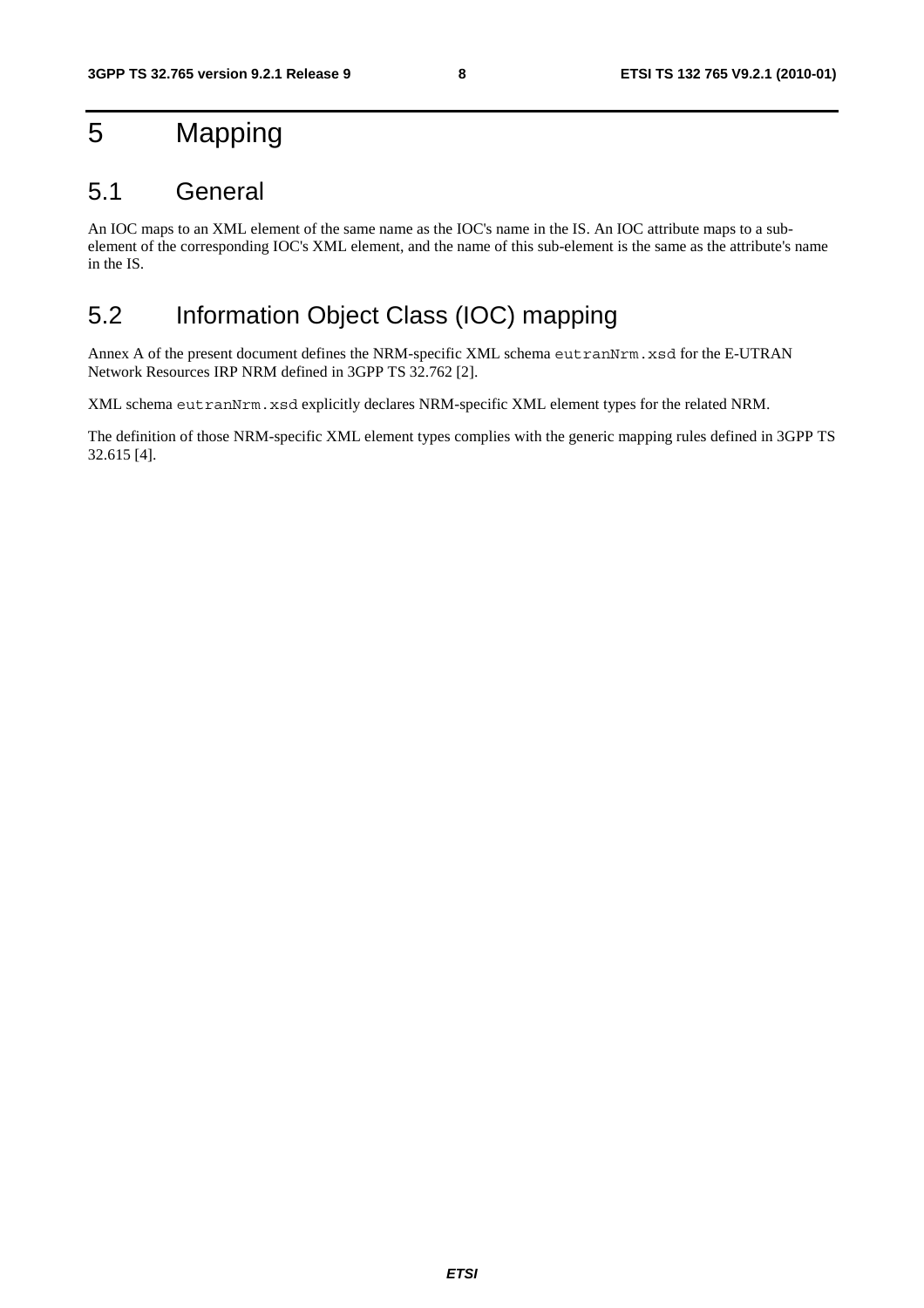### Annex A (normative): XML schema (file name "eutranNrm.xsd")

The following XML schema eutranNrm.xsd is the NRM-specific schema for the E-UTRAN Network Resource Model IRP NRM defined in 3GPP TS 32.762 [2]:

```
<?xml version="1.0" encoding="UTF-8"?> 
2 - 3GPP TS 32.765 E-UTRAN Network Resource Model IRP 
   XML schema definition 
   eutranNrm.xsd 
--> 
<schema xmlns="http://www.w3.org/2001/XMLSchema" 
xmlns:xn="http://www.3gpp.org/ftp/specs/archive/32_series/32.625#genericNrm" 
xmlns:en="http://www.3gpp.org/ftp/specs/archive/32_series/32.765#eutranNrm" 
xmlns:epc="http://www.3gpp.org/ftp/specs/archive/32_series/32.755#epcNrm" 
xmlns:sm="http://www.3gpp.org/ftp/specs/archive/32_series/32.675#stateManagementIRP" 
targetNamespace="http://www.3gpp.org/ftp/specs/archive/32_series/32.765#eutranNrm" 
elementFormDefault="qualified"> 
   <import namespace="http://www.3gpp.org/ftp/specs/archive/32_series/32.625#genericNrm"/> 
   <import namespace="http://www.3gpp.org/ftp/specs/archive/32_series/32.755#epcNrm"/> 
   <import namespace="http://www.3gpp.org/ftp/specs/archive/32_series/32.675#stateManagementIRP"/> 
   <complexType name="IpAddressList"> 
     <sequence> 
       <element name="ipAddress" type="string" minOccurs="0" maxOccurs="unbounded"/> 
     </sequence> 
   </complexType> 
   <simpleType name="CellIdentity"> 
     <restriction base="unsignedLong"> 
       <maxInclusive value="268435455"/> 
     </restriction> 
   </simpleType> 
   <simpleType name="CellType"> 
     <restriction base="string"> 
       <enumeration value="Femto"/> 
       <enumeration value="Pico"/> 
       <enumeration value="Macro"/> 
     </restriction> 
   </simpleType> 
   <simpleType name="cellSize"> 
     <restriction base="string"> 
       <enumeration value="verysmall"/> 
       <enumeration value="small"/> 
       <enumeration value="medium"/> 
       <enumeration value="large"/> 
     </restriction> 
   </simpleType> 
   <complexType name="PLMNId"> 
     <sequence> 
       <element name="mcc" type="short" minOccurs="0"/> 
       <element name="mNc" type="short" minOccurs="0"/> 
     </sequence> 
   </complexType> 
   <complexType name="PLMNIdList"> 
     <sequence> 
       <element name="pLMNId" type="en:PLMNId" minOccurs="0" maxOccurs="6"/> 
       <!-- The first pLMNId of the pLMNIdList is primary PLMN id --> 
     </sequence> 
   </complexType> 
   <simpleType name="Pci"> 
     <restriction base="unsignedShort"> 
       <maxInclusive value="503"/> 
       <!-- Minimum value is 0, maximum value is 3x167+2=503 --> 
     </restriction> 
   </simpleType> 
   <complexType name="PciList"> 
     <sequence> 
       <element name="pci" type="en:Pci" maxOccurs="504"/> 
     </sequence> 
   </complexType> 
   <element name="ENBFunction" substitutionGroup="xn:ManagedElementOptionallyContainedNrmClass"> 
     <complexType>
```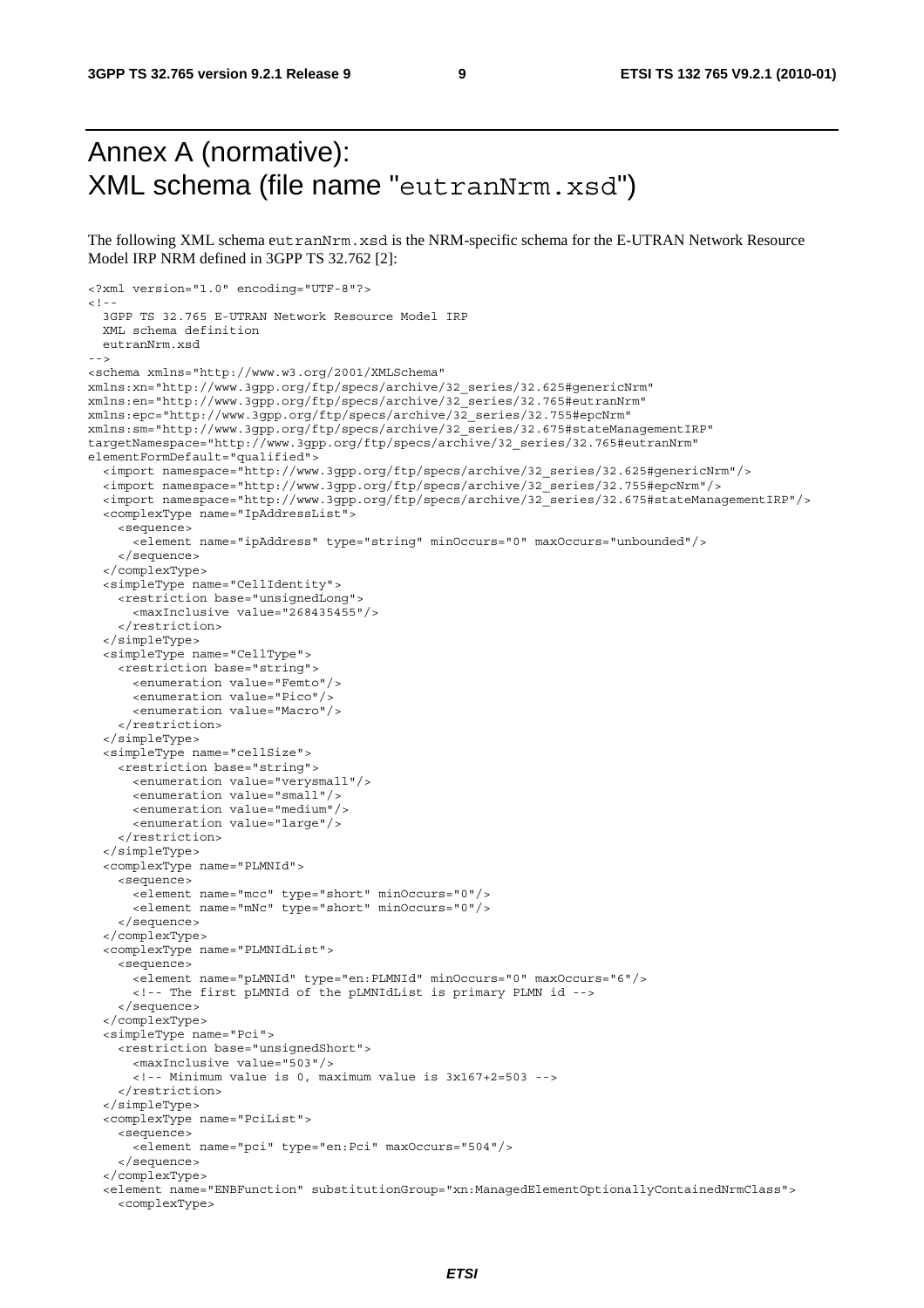```
 <complexContent> 
       <extension base="xn:NrmClass"> 
         <sequence> 
           <element name="attributes" minOccurs="0"> 
             <complexType> 
               <all> 
                  <element name="userLabel" type="string" minOccurs="0"/> 
                  <element name="x2BlackList" type="xn:dnList" minOccurs="0"/> 
                  <element name="x2WhiteList" type="xn:dnList" minOccurs="0"/> 
                  <element name="x2HOBlackList" type="xn:dnList" minOccurs="0"/> 
                  <element name="x2IpAddressList" type="string" minOccurs="0"/> 
                  <!-- linkList attribute is to be added when defined in the IS --> 
              \langleall> </complexType> 
           </element> 
           <choice minOccurs="0" maxOccurs="unbounded"> 
             <element ref="en:EUtranCellFDD"/> 
             <element ref="en:EUtranCellTDD"/> 
             <element ref="epc:EP_RP_EPS"/> 
             <element ref="en:ENBFunctionOptionallyContainedNrmClass"/> 
             <element ref="xn:VsDataContainer"/> 
           </choice> 
         </sequence> 
       </extension> 
     </complexContent> 
   </complexType> 
 </element> 
 <element name="ExternalENBFunction" substitutionGroup="xn:SubNetworkOptionallyContainedNrmClass"> 
   <complexType> 
     <complexContent> 
       <extension base="xn:NrmClass"> 
         <sequence> 
           <element name="attributes" minOccurs="0"> 
             <complexType> 
                <all> 
                  <element name="userLabel" type="string" minOccurs="0"/> 
                  <!-- Attributes are to be added when defined in the IS --> 
               </all> 
             </complexType> 
           </element> 
           <choice minOccurs="0" maxOccurs="unbounded"> 
             <element ref="en:ExternalEUtranCellFDD"/> 
             <element ref="en:ExternalEUtranCellTDD"/> 
             <element ref="en:ExternalENBFunctionOptionallyContainedNrmClass"/> 
             <element ref="xn:VsDataContainer"/> 
           </choice> 
         </sequence> 
       </extension> 
     </complexContent> 
   </complexType> 
 </element> 
 <element name="EUtranGenericCell" abstract="true"> 
   <complexType> 
     <complexContent> 
       <extension base="xn:NrmClass"> 
         <sequence> 
           <element name="attributes" minOccurs="0"> 
             <complexType> 
               <all> 
                  <element name="userLabel" type="string" minOccurs="0"/> 
                  <element name="cellIdentity" type="en:CellIdentity" minOccurs="0"/> 
                  <element name="cellType" type="en:CellType" minOccurs="0"/> 
                  <element name="cellSize" type="en:cellSize" minOccurs="0"/> 
                  <element name="pLMNIdList" type="en:PLMNIdList" minOccurs="0"/> 
                  <element name="tac" minOccurs="0"/> 
                  <element name="pci" type="en:Pci" minOccurs="0"/> 
                  <element name="pciList" type="en:PciList" minOccurs="0"/> 
                  <element name="maximumTransmissionPower" type="short" minOccurs="0"/> 
                  <element name="partOfSectorPower" type="short" minOccurs="0"/> 
                  <element name="referenceSignalPower" type="short" minOccurs="0"/> 
                  <element name="pb" type="short" minOccurs="0"/> 
                  <element name="operationalState" type="sm:operationalStateType" minOccurs="0"/> 
                  <element name="administrativeState" type="sm:administrativeStateType" 
                                minOccurs="0"/> 
                  <element name="availabilityStatus" type="sm:availabilityStatusType" 
                                minOccurs="0"/> 
               </all> 
             </complexType>
```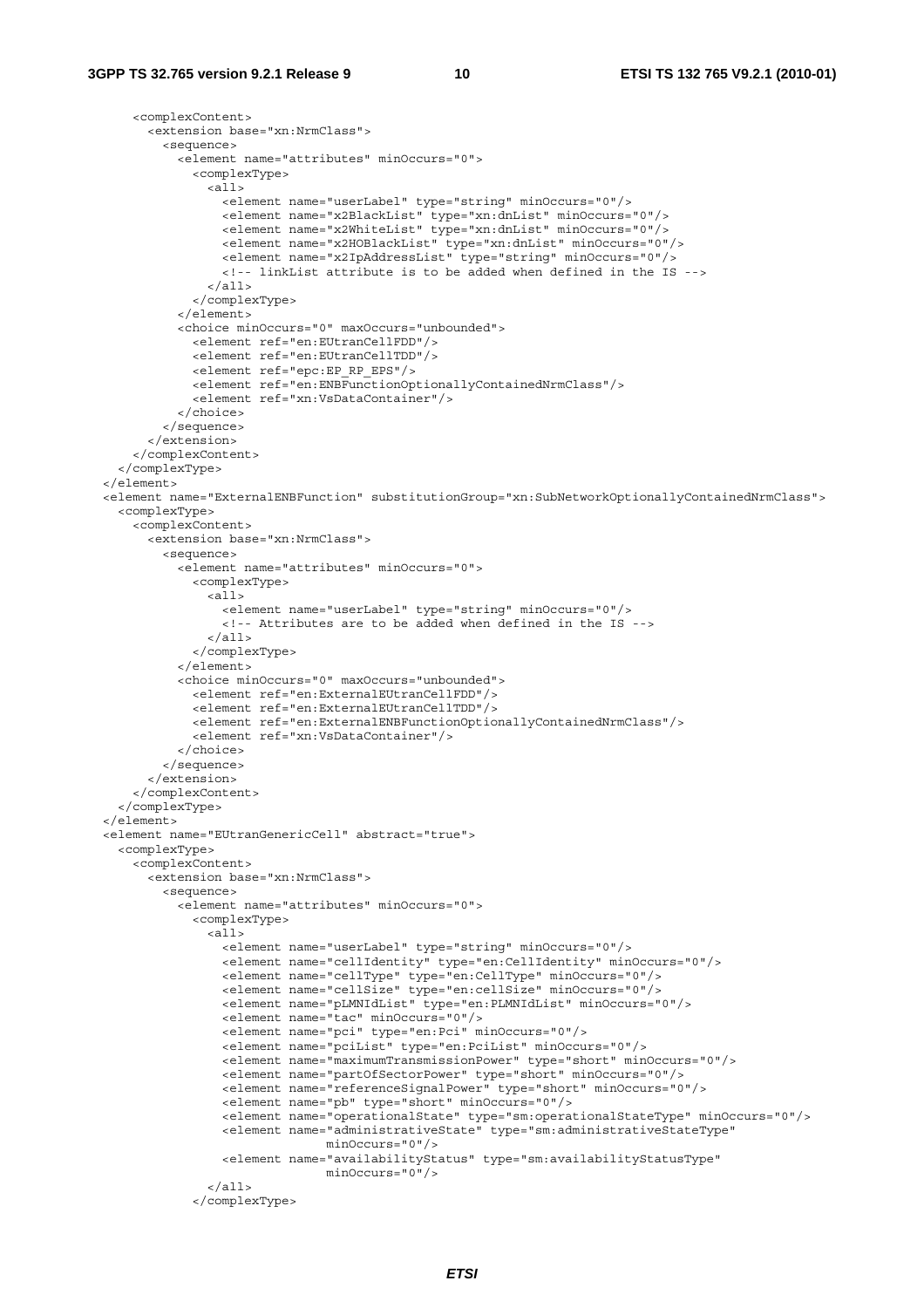```
 </element> 
              <choice minOccurs="0" maxOccurs="unbounded"> 
                <element ref="en:EUtranRelation"/> 
                <element ref="en:Cdma2000Relation"/> 
              </choice> 
           </sequence> 
         </extension> 
       </complexContent> 
     </complexType> 
   </element> 
   <element name="ExternalEUtranGenericCell" abstract="true"> 
     <complexType> 
       <complexContent> 
         <extension base="xn:NrmClass"> 
           <sequence> 
             <element name="attributes" minOccurs="0"> 
                <complexType> 
                  <all> 
                    <element name="userLabel" type="string" minOccurs="0"/> 
                    <element name="pci" type="en:Pci" minOccurs="0"/> 
                    <element name="pLMNIdList" type="en:PLMNIdList" minOccurs="0"/> 
                    <element name="cellIdentity" type="en:CellIdentity" minOccurs="0"/> 
                 \langleall> </complexType> 
             \epsilon/element>
              <choice minOccurs="0" maxOccurs="unbounded"> 
                <element ref="en:EUtranRelation"/> 
              </choice> 
           </sequence> 
        \sim/extension\sim </complexContent> 
     </complexType> 
   </element> 
   <element name="EUtranCellFDD"> 
     <complexType> 
       <complexContent> 
         <extension base="xn:NrmClass"> 
           <sequence> 
              <element name="attributes" minOccurs="0"> 
                <complexType> 
                  <all> 
                    <!-- Inherited attributes from EUtranGenericCell--> 
                    <element name="userLabel" type="string" minOccurs="0"/> 
                    <element name="cellIdentity" type="en:CellIdentity" minOccurs="0"/> 
                    <element name="cellType" type="en:CellType" minOccurs="0"/> 
                    <element name="cellSize" type="en:cellSize" minOccurs="0"/> 
                    <element name="pLMNIdList" type="en:PLMNIdList" minOccurs="0"/> 
                    <element name="tac" minOccurs="0"/> 
                    <element name="pci" type="en:Pci" minOccurs="0"/> 
                    <element name="pciList" type="en:PciList" minOccurs="0"/> 
                    <element name="maximumTransmissionPower" type="short" minOccurs="0"/> 
                    <element name="partOfSectorPower" type="short" minOccurs="0"/> 
                    <element name="referenceSignalPower" type="short" minOccurs="0"/> 
                    <element name="pb" type="short" minOccurs="0"/> 
                    <element name="operationalState" type="sm:operationalStateType" minOccurs="0"/> 
                   <element name="administrativeState" type="sm:administrativeStateType"
                                  minOccurs="0"/> 
                    <element name="availabilityStatus" type="sm:availabilityStatusType" 
                                   minOccurs="0"/> 
                    <!-- End of inherited attributes from EUtranGenericCell --> 
                    <element name="earfcnDl" minOccurs="0"/> 
                    <element name="earfcnUl" minOccurs="0"/> 
                 \langleall\rangle </complexType> 
             \epsilon/elements
             <choice minOccurs="0" maxOccurs="unbounded"> 
                <element ref="en:EUtranRelation"/> 
                <element ref="en:EUtranCellFDDOptionallyContainedNrmClass"/> 
                <element ref="xn:VsDataContainer"/> 
              </choice> 
            </sequence> 
         </extension> 
       </complexContent> 
     </complexType> 
   </element> 
   <element name="ExternalEUtranCellFDD" 
substitutionGroup="xn:SubNetworkOptionallyContainedNrmClass"> 
     <complexType>
```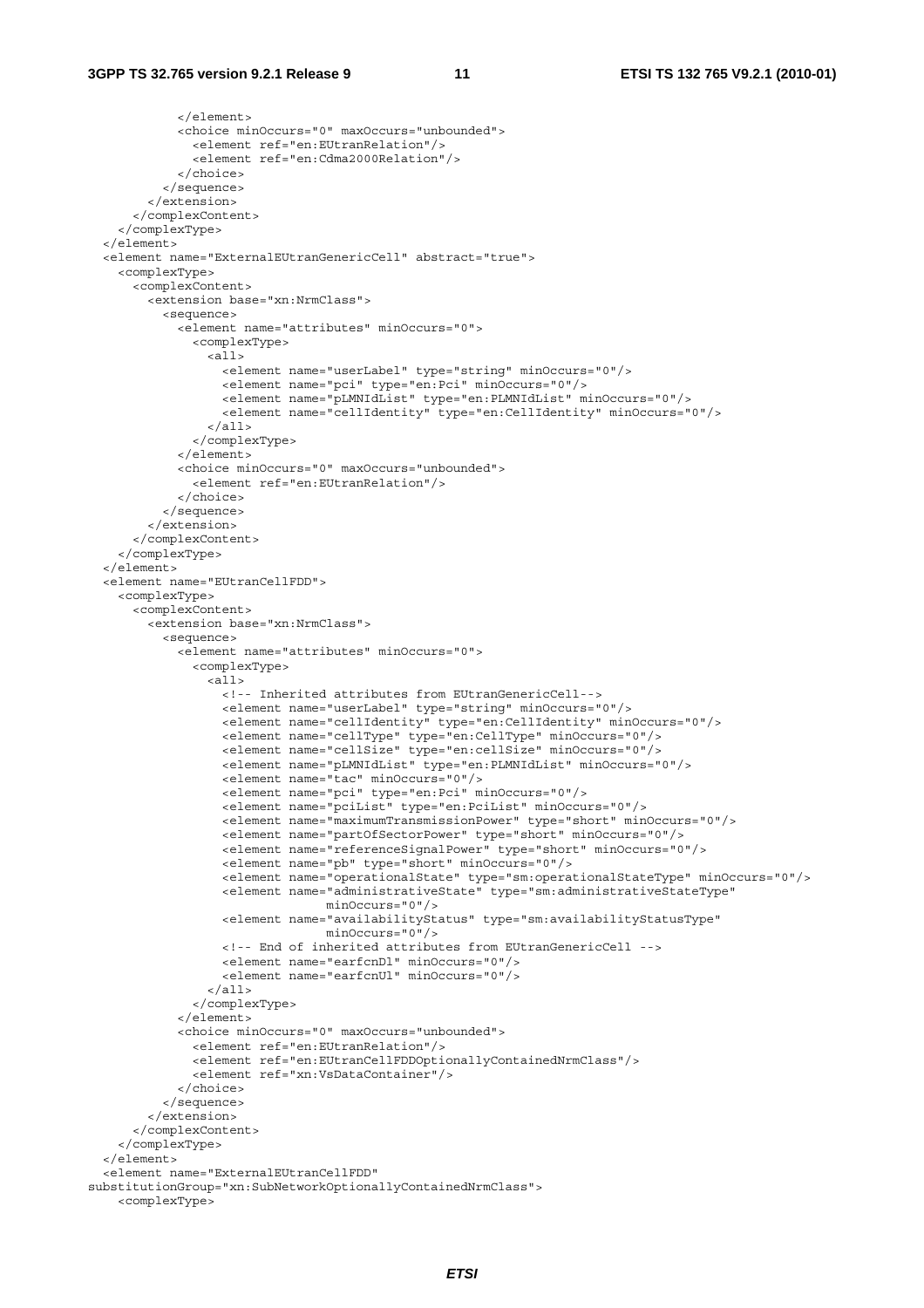```
 <complexContent> 
         <extension base="xn:NrmClass"> 
           <sequence> 
             <element name="attributes" minOccurs="0"> 
                <complexType> 
                  <all> 
                    <!-- Inherited attributes from ExternalEUtranGenericCell--> 
                    <element name="userLabel" type="string" minOccurs="0"/> 
                    <element name="pci" type="en:Pci" minOccurs="0"/> 
                    <element name="pLMNIdList" type="en:PLMNIdList" minOccurs="0"/> 
                    <element name="cellIdentity" type="en:CellIdentity" minOccurs="0"/> 
                    <!-- End of inherited attributes from ExternalEUtranGenericCell --> 
                    <element name="earfcnDl" minOccurs="0"/> 
                    <element name="earfcnUl" minOccurs="0"/> 
                 \epsilon/all> </complexType> 
            \epsilon/elements
              <choice minOccurs="0" maxOccurs="unbounded"> 
                <element ref="en:EUtranRelation"/> 
                <element ref="en:ExternalEUtranCellFDDOptionallyContainedNrmClass"/> 
                <element ref="xn:VsDataContainer"/> 
             </choice> 
           </sequence> 
         </extension> 
       </complexContent> 
     </complexType> 
   </element> 
   <element name="EUtranCellTDD"> 
     <complexType> 
       <complexContent> 
         <extension base="xn:NrmClass"> 
           <sequence> 
             <element name="attributes" minOccurs="0"> 
                <complexType> 
                  <all> 
                    <!-- Inherited attributes from EUtranGenericCell--> 
                    <element name="userLabel" type="string" minOccurs="0"/> 
                    <element name="cellIdentity" type="en:CellIdentity" minOccurs="0"/> 
                    <element name="cellType" type="en:CellType" minOccurs="0"/> 
                    <element name="cellSize" type="en:cellSize" minOccurs="0"/> 
                    <element name="pLMNIdList" type="en:PLMNIdList" minOccurs="0"/> 
                    <element name="tac" minOccurs="0"/> 
                    <element name="pci" type="en:Pci" minOccurs="0"/> 
                    <element name="pciList" type="en:PciList" minOccurs="0"/> 
                    <element name="maximumTransmissionPower" type="short" minOccurs="0"/> 
                    <element name="partOfSectorPower" type="short" minOccurs="0"/> 
                    <element name="referenceSignalPower" type="short" minOccurs="0"/> 
                    <element name="pb" type="short" minOccurs="0"/> 
                    <element name="operationalState" type="sm:operationalStateType" minOccurs="0"/> 
                    <element name="administrativeState" type="sm:administrativeStateType" 
                                  minOccurs="0"/> 
                    <element name="availabilityStatus" type="sm:availabilityStatusType" 
                                   minOccurs="0"/> 
                    <!-- End of inherited attributes from EUtranGenericCell --> 
                    <element name="earfcn" type="short" minOccurs="0"/> 
                    <element name="sfAssignment" type="short" minOccurs="0"/> 
                    <element name="specialSfPatterns" type="short" minOccurs="0"/> 
</all> 
                </complexType> 
            \epsilon/elements
             <choice minOccurs="0" maxOccurs="unbounded"> 
                <element ref="en:EUtranRelation"/> 
                <element ref="en:EUtranCellTDDOptionallyContainedNrmClass"/> 
                <element ref="xn:VsDataContainer"/> 
             </choice> 
           </sequence> 
         </extension> 
       </complexContent> 
     </complexType> 
   </element> 
   <element name="ExternalEUtranCellTDD" 
substitutionGroup="xn:SubNetworkOptionallyContainedNrmClass"> 
     <complexType> 
       <complexContent> 
         <extension base="xn:NrmClass"> 
           <sequence> 
             <element name="attributes" minOccurs="0"> 
                <complexType>
```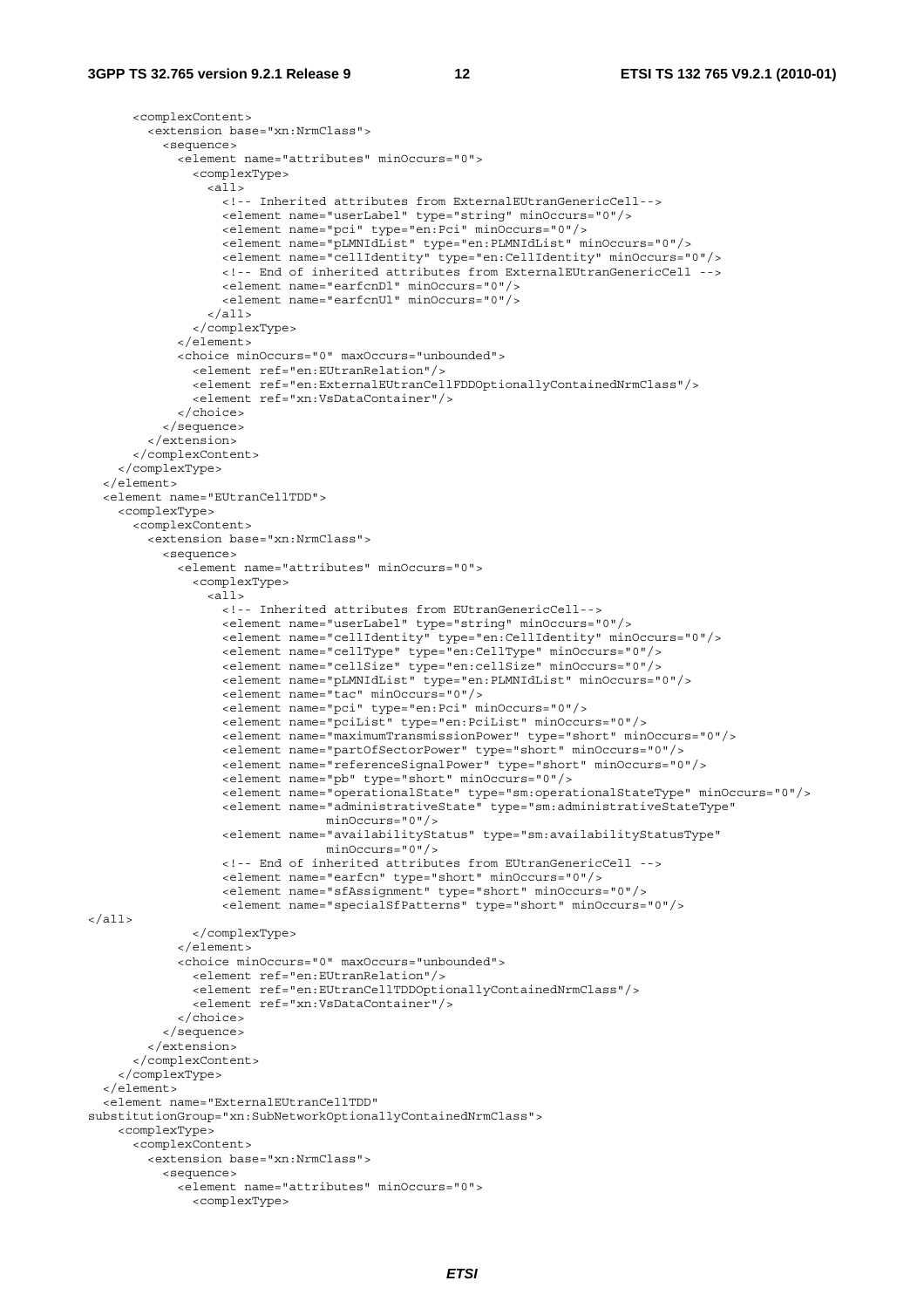```
 <all> 
                  <!-- Inherited attributes from ExternalEUtranGenericCell--> 
                  <element name="userLabel" type="string" minOccurs="0"/> 
                  <element name="pci" type="en:Pci" minOccurs="0"/> 
                  <element name="pLMNIdList" type="en:PLMNIdList" minOccurs="0"/> 
                  <element name="cellIdentity" type="en:CellIdentity" minOccurs="0"/> 
                  <!-- End of inherited attributes from ExternalEUtranGenericCell --> 
                  <element name="earfcn" type="short" minOccurs="0"/> 
               \langleall> </complexType> 
            </element> 
            <choice minOccurs="0" maxOccurs="unbounded"> 
              <element ref="en:EUtranRelation"/> 
              <element ref="en:ExternalEUtranCellTDDOptionallyContainedNrmClass"/> 
              <element ref="xn:VsDataContainer"/> 
           </choice> 
         </sequence> 
       </extension> 
     </complexContent> 
   </complexType> 
 </element> 
 <element name="EUtranRelation"> 
   <complexType> 
     <complexContent> 
       <extension base="xn:NrmClass"> 
         <sequence> 
           <element name="attributes" minOccurs="0"> 
              <complexType> 
               \geqall\leq <element name="tCI" minOccurs="0"/> 
                  <element name="isRemoveAllowed" type="boolean" minOccurs="0"/> 
                  <element name="isHOAllowed" type="boolean" minOccurs="0"/> 
                  <element name="isICICInformationSendAllowed" type="boolean" minOccurs="0"/> 
                  <element name="isLBAllowed" type="boolean" minOccurs="0"/> 
                  <element name="adjacentCell" type="xn:dn" minOccurs="0"/> 
                </all> 
              </complexType> 
            </element> 
            <choice minOccurs="0" maxOccurs="unbounded"> 
              <element ref="en:EUtranRelationOptionallyContainedNrmClass"/> 
              <element ref="xn:VsDataContainer"/> 
           </choice> 
         </sequence> 
       </extension> 
     </complexContent> 
   </complexType> 
 </element> 
 <element name="Cdma2000Relation"> 
   <complexType> 
     <complexContent> 
       <extension base="xn:NrmClass"> 
         <sequence> 
            <element name="attributes" minOccurs="0"> 
             <complexType> 
               \leq all\geq <element name="adjacentSector" type="xn:dn" minOccurs="0"/> 
               \langleall\rangle </complexType> 
          \epsilon/element>
           <choice minOccurs="0" maxOccurs="unbounded"> 
              <element ref="en:Cdma2000RelationOptionallyContainedNrmClass"/> 
              <element ref="xn:VsDataContainer"/> 
           </choice> 
         </sequence> 
       </extension> 
     </complexContent> 
   </complexType> 
 </element> 
 <element name="Link_ENB_ENB" substitutionGroup="xn:SubNetworkOptionallyContainedNrmClass"> 
   <complexType> 
     <complexContent> 
       <extension base="xn:NrmClass"> 
         <sequence> 
            <element name="attributes" minOccurs="0"> 
              <complexType> 
                <all> 
                  <!-- Inherited attributes from Link -->
```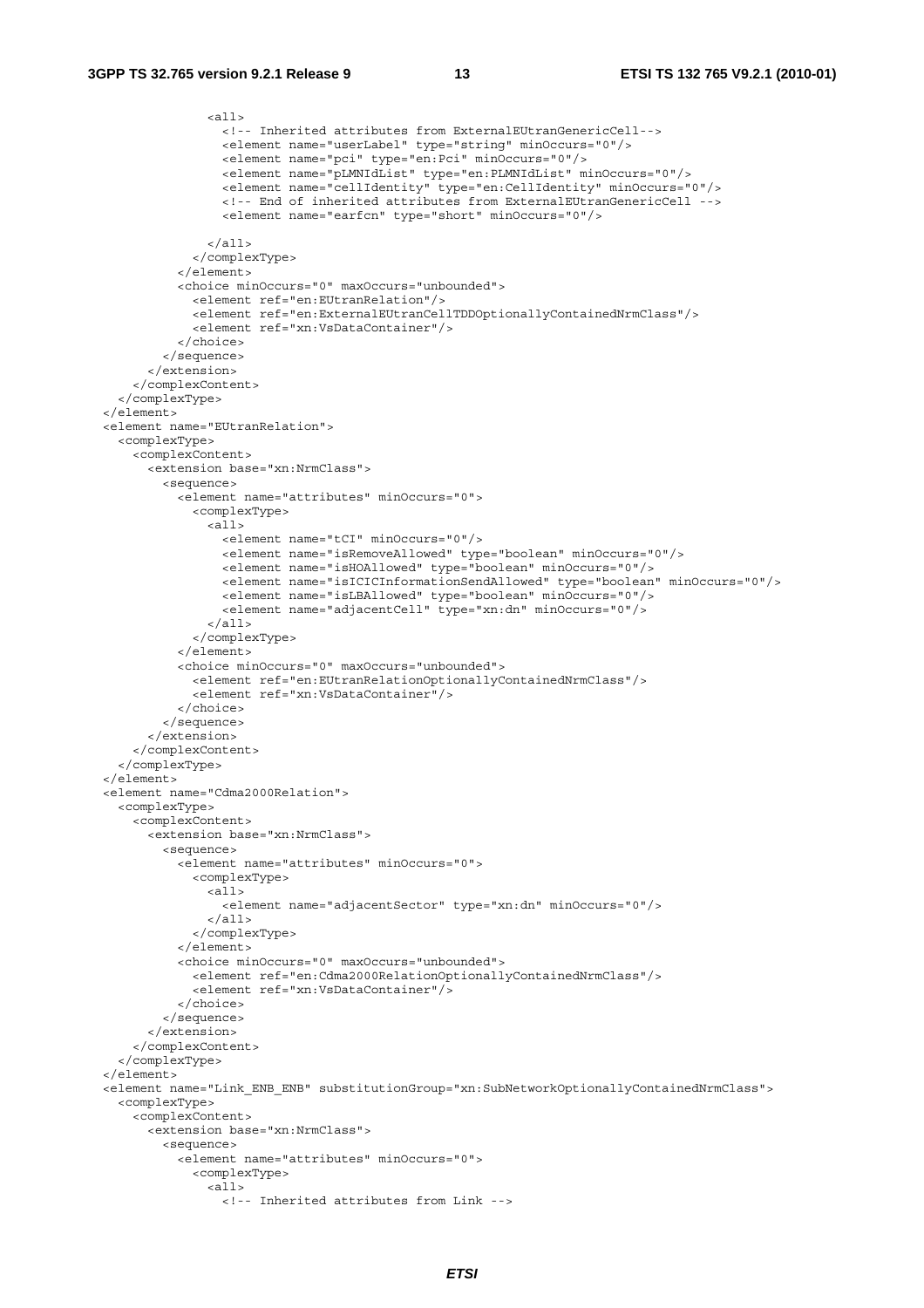```
 <element name="aEnd" type="xn:dn" minOccurs="0"/> 
                   <element name="linkType" type="xn:linkType" minOccurs="0"/> 
                   <element name="protocolName" type="string" minOccurs="0"/> 
 <element name="protocolVersion" type="string" minOccurs="0"/> 
 <element name="userLabel" type="string" minOccurs="0"/> 
                   <element name="zEnd" type="xn:dn" minOccurs="0"/> 
                   <!-- End of inherited attributes from Link --> 
                \langleall\rangle </complexType> 
             </element> 
             <choice minOccurs="0" maxOccurs="unbounded"> 
               <element ref="en:Link_ENB_ENBOptionallyContainedNrmClass"/> 
               <element ref="xn:VsDataContainer"/> 
             </choice> 
           </sequence> 
         </extension> 
       </complexContent> 
     </complexType> 
   </element> 
   <!-- The element definition for EP_RP_EPS is available through 
       the epcNrm.xsd (3GPP TS 32.755), by using epc:EP RP EPS -->
   <element name="ENBFunctionOptionallyContainedNrmClass" type="xn:NrmClass" abstract="true"/> 
   <element name="ExternalENBFunctionOptionallyContainedNrmClass" type="xn:NrmClass" 
abstract="true"/> 
   <element name="EUtranCellFDDOptionallyContainedNrmClass" type="xn:NrmClass" abstract="true"/> 
   <element name="ExternalEUtranCellFDDOptionallyContainedNrmClass" type="xn:NrmClass" 
abstract="true"/> 
   <element name="EUtranCellTDDOptionallyContainedNrmClass" type="xn:NrmClass" abstract="true"/> 
   <element name="ExternalEUtranCellTDDOptionallyContainedNrmClass" type="xn:NrmClass" 
abstract="true"/> 
   <element name="EUtranRelationOptionallyContainedNrmClass" type="xn:NrmClass" abstract="true"/> 
   <element name="Cdma2000RelationOptionallyContainedNrmClass" type="xn:NrmClass" abstract="true"/> 
   <element name="Link_ENB_ENBOptionallyContainedNrmClass" type="xn:NrmClass" abstract="true"/>
```
</schema>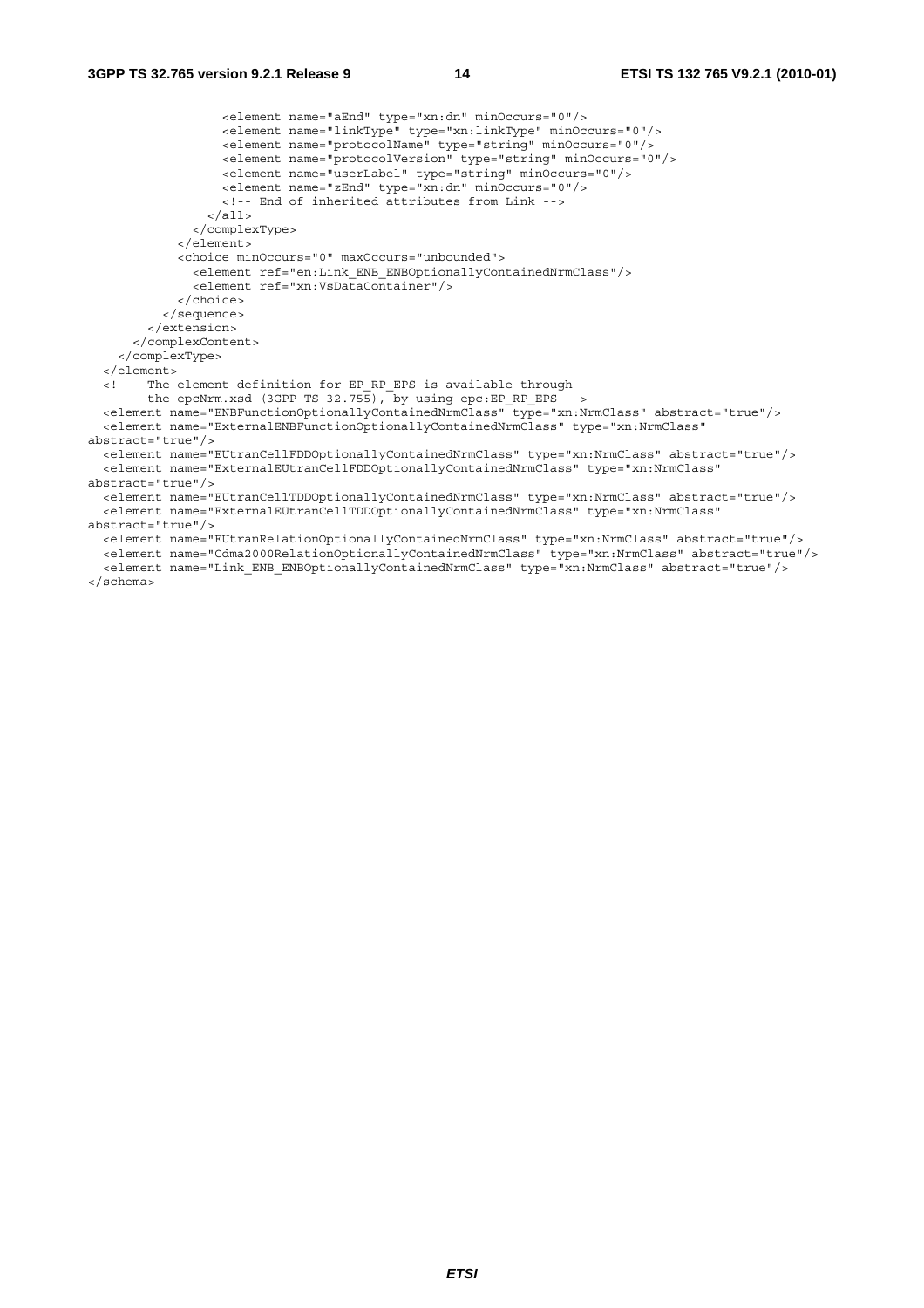Annex B (informative): Void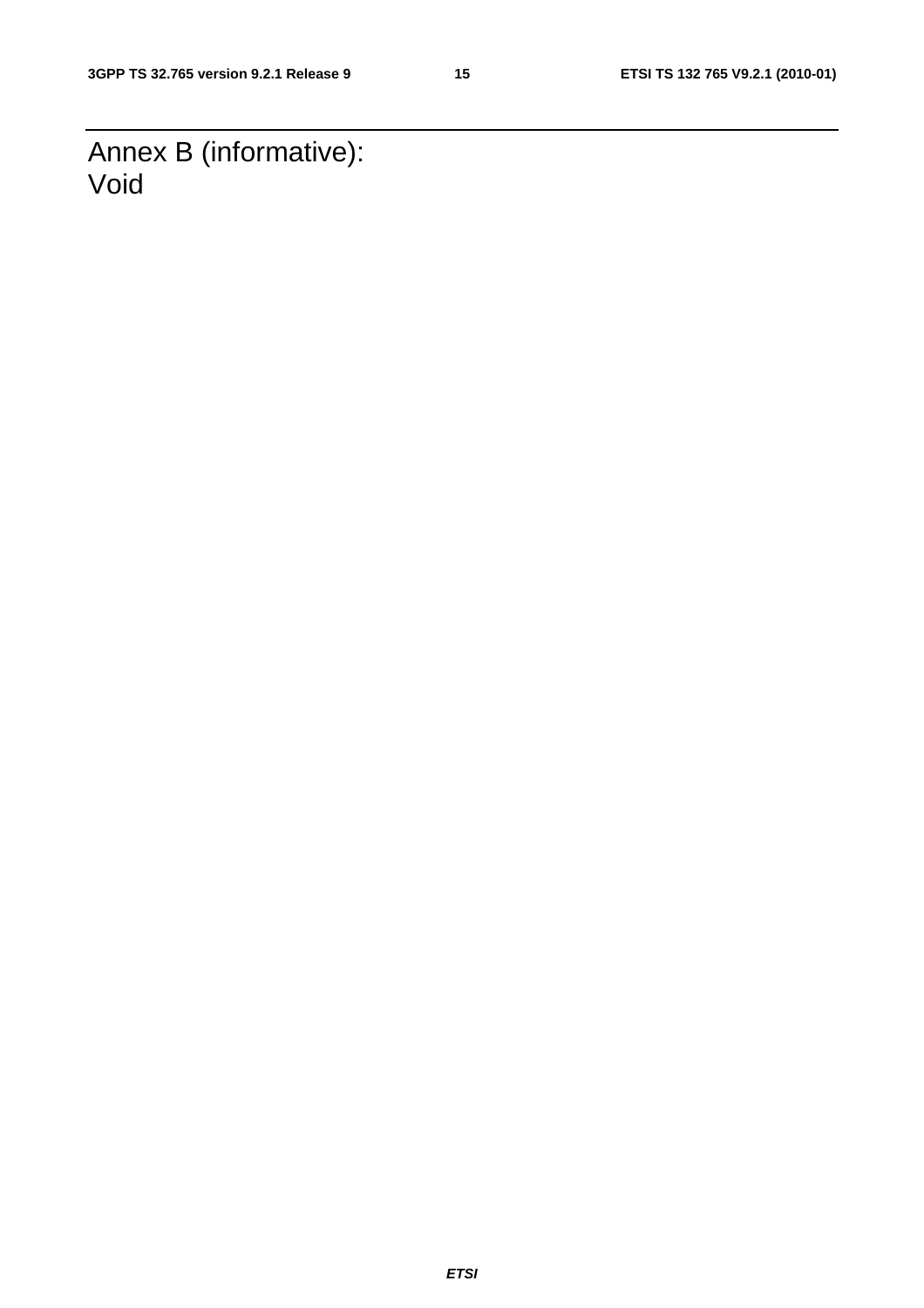# Annex C (informative): Change history

| <b>Change history</b> |              |                 |           |                           |                                                                                                     |       |            |  |
|-----------------------|--------------|-----------------|-----------|---------------------------|-----------------------------------------------------------------------------------------------------|-------|------------|--|
| <b>Date</b>           | TSG#         | <b>TSG Doc.</b> | <b>CR</b> | Rev                       | <b>Subject/Comment</b>                                                                              | Old   | <b>New</b> |  |
| Mar<br>2009           | SP-43        | SP-<br>090076   |           |                           | Presentation to SA for information and approval                                                     | 1.0.0 | 8.0.0      |  |
| Jun<br>2009           | <b>SP-44</b> | SP-<br>090408   | 001       | $\overline{a}$            | Add the missing cellSize attribute in EUtranGenericCell IOC 8.0.0<br>- align with 36.423            |       | 8.1.0      |  |
| Jun<br>2009           | <b>SP-44</b> | SP-<br>090408   | 003       | $\mathbf{L}$              | Add the missing downlink power related attributes for<br>EUTRAN Cell - align with 36.213 and 36.331 | 8.0.0 | 8.1.0      |  |
| Jun<br>2009           | <b>SP-44</b> | SP-<br>090408   | $004$ --  |                           | Add ICIC management attribute in EUtranRelation                                                     | 8.1.0 | 9.0.0      |  |
| Jun<br>2009           | <b>SP-44</b> | SP-<br>090290   | 002       | $\overline{a}$            | Add the missing downlink power related attributes for<br>EUTRAN Cell - align with 36.213 and 36.331 | 8.1.0 | 9.0.0      |  |
| Sep<br>2009           | SP-45        | SP-<br>090542   | 006       | l --                      | Align with the IS in 32.762 - Add and remove attributes for<br><b>IOC Relations</b>                 | 9.0.0 | 9.1.0      |  |
| Sep<br>2009           | <b>SP-45</b> | SP-<br>090542   | 008       | $-$                       | Add plmnldList to ExternalEutranGenericCell                                                         | 9.0.0 | 9.1.0      |  |
| <b>Dec</b><br>2009    | <b>SP-46</b> | SP-<br>090719   | 009       | $\mathbb{L}^{\mathbb{L}}$ | Add attributes to EUtranCellTDD and<br>ExternalEUtranCellTDD                                        | 9.1.0 | 9.2.0      |  |
| <b>Dec</b><br>2009    | SP-46        | SP-<br>090719   | 010       | $\overline{\phantom{a}}$  | Indicate primary PLMN id in plmnldList attribute                                                    | 9.1.0 | 9.2.0      |  |
| <b>Dec</b><br>2009    | SP-46        | SP-<br>090719   | 011       | $\ddotsc$                 | Add load balancing control                                                                          | 9.1.0 | 9.2.0      |  |
| <b>Dec</b><br>2009    | $-$          | $-$             | --        | --                        | Editorial correction (removal of change bars)                                                       | 9.2.0 | 9.2.1      |  |